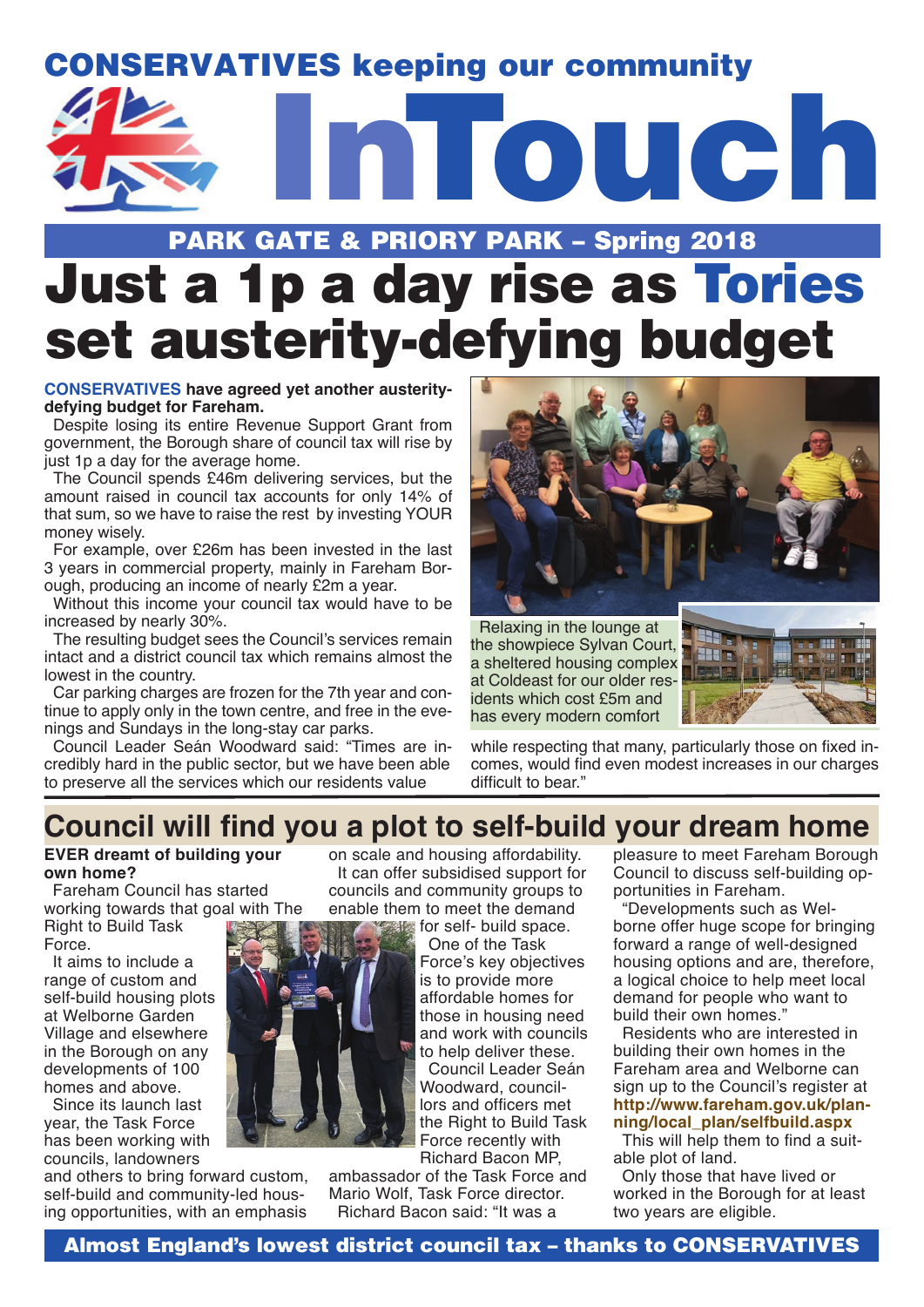### **New library visiting day**

Citizens Advice state that their new weekly visiting day is now on Wednesdays from 10am until 2pm. CAB advice line is 03444 111306 and Webchat citizensadvice.org.uk

### **Medical loan centre**

After years of chasing we are advised that the lease for the Red Cross medical loan store at Fareham Community Hospital is ready for signing which means that, albeit years late, the store should be opened this spring.

### **Dementia support group**

A memory support group for people living with dementia and their carers meets every Monday from 10.30 to 3pm at Fareham Community Hospital.

This is an informal group and people may come every week or just drop in when they want to.

Refreshments are provided by the volunteers of the Friends of the Hospital.

A dementia advisor is available for appointments and the friends are there to chat and help.

### **Same-day GP service success**

The Fareham Primary Care Service same-day GP access at Fareham Community Hospital reports that nearly 1,000 patients were seen within the first 5 weeks of its inception.

The service is being implemented by NHS doctors and managers, and currently takes 200-300 calls a day. Park Gate Councillor Brian Bayford stated: "This is an exciting step forward in improving access to care in Fareham.

"Currently, 4 GP practices are providing this service and it is expected that this scheme will include other practices in Fareham in the coming year."

Fareham MP Suella Fernandes and her Fareham Community Hospital Task Force are currently trying to improve public transport with regular links to the hospital.

# Dog owners told: 'Pick up your pooch's poo' | Campaign to cut food waste

"Responding to requests for money will not help the situation. The Council is considering using a Public Spaces Protection Order that deals with particular nuisances such as begging."

# **Seán Woodward**





8 Persian Drive Whiteley PO15 7BJ Tel: 01489 881030 email: sean.woodward@hants gov.uk

### **COUNTY COUNCILLOR Fareham Sarisbury**



### **BOROUGH COUNCILLORS Park Gate & Priory Park**



## COME AND JOIN US

If you support **Conservative** principles and would like to vote to select your Council and Parliamentary candidates, to attend social and political events or help us by delivering InTouch in your street, then why not join Park Gate Branch of Fareham Conservative Association? Please phone Brian Bayford on 01489 577772.





6 Abshot Manor Little Abshot Road Titchfield Common PO14 4LN Tel: 01489 577772

email: bbayford@fareham.gov.uk

### 2 InTouch 35,000 people use Holly Hill Leisure Centre every week. CONSERVATIVES promised it. We delivered. InTouch 3



# There's money going begging

**RESIDENTS are advised not to give money to two rough sleepers in Park Gate area.**

Their haunt is around the Middle Road area, where they have been begging for the past 3 months.

Councillor Simon Martin says the Council is aware and they have been offered accommodation by local homeless charity Two Saints. He said: "But they declined, possibly because begging in Park

Gate area is lucrative. They have a dog that needs treatment, so the dog wardens are interested in finding the pair.

He writes: "These years have been a very enjoyable period, during which I have responded to the many concerns that you have raised and made many friends.

# Concern over China's waste import cuts

**CHINESE restrictions on waste imports could impact on Hampshire.**

"This will be properly maintained as a wild flower garden.

Councilllor Simon Martin said: "With China deciding to reduce the import of plastic waste from UK recycling schemes, there has been concern about local schemes in Hampshire.

"Veolia is responsible for managing treatment and disposal of waste under contract, securing markets for the materials collected and achieving best value.

"The Chinese situation has created some

uncertainty and Veolia is continually identifying new markets to ensure that Hampshire material can continue to be placed to market." Our plastic bottle stream is of good qual-

ity and goes through a secondary sorting process before being placed to market in the UK and Europe, but not China. He added: "Please continue to recycle your materials and use the guidance

provided by the Council to maximise the

amount going for disposal."

**OWNERS who don't clean up their pets' mess are in the doghouse.**

Complaints about walkers letting their dogs off the lead have come from users of Allotment Road recreation ground and newly-opened Coldeast Woodland.

Councillor Seán Woodward, who's pictured meeting a group of responsible owners – all carrying poo bags – said:

"There are dog bins provided but people seem to think it is OK to allow dogs off leads who mess just off the paths and leave it there.

"I have spoken to the Enforcement Officers and asked them to make random visits to the locations and they will also see if any additional



and campaign posters and see what we can do on social media.

"Most dog owners are responsible and clear up after their dogs, but they also should think about clearing up when they mess off paths as it is not only dogs, but children who play there."

**FOOD makes up a quarter of waste we throw away in Hampshire.**

Fareham Council is running the 'Great Food Rescue' in partnership with Sainsbury's, and you can get involved.

Local children are designing a logo to encourage people to take home their leftovers. The winning logo will be printed on bags that will be distributed to local restaurants.

Keep a simple food diary and jot down any food that doesn't get eaten. Return it to us and we will send you a Food Saver pack or download it from the Council website(loveleftovers@ fareham.gov.uk) or contact them for a paper copy.

Share your recipes to use up leftovers and tips to avoid food waste by email or social media. If you are part of a community group who would like to be involved, let the Council know and they can visit your group.

> **Simon Martin** 230 Botley Road **Burridge** Southampton SO31 1BL Tel: 01489 325805 email: smartin@fareham.gov.uk

Whether you voted for us or not, your Conservative councillors promise the highest standards of service to every-WE SERVE YOU ALL one in the community. Contact us any time and we'll respond personally within 48 hours.

### **Brian Bayford to step down after 16 years' service to Park Gate community**

**BRIAN BAYFORD will be standing down in May as one of your Conservative councillors for Park Gate after 16 years' service.**

"Most of the issues raised, with the efficient support of officers at Fareham Borough Council, have been resolved although I am aware that roads, parking and infrastructure are still a great concern to residents .

"Recently, we were successful in having the large area of land to the right of the road leading to Coldeast Mansion being transferred to the Council.

"I am aware that some issues are ongoing, in particular the problems with the access to the Sainsbury's convenience store on

Bridge Road. I hope this will be resolved in due course by the Highways Authority.

"I am particularly pleased that, after over 30 years of campaigning, Fareham Community Hospital was opened in 2010.

"There are still



some issues to be resolved and we all hope that the second phase of the hospital will be completed soon.

"Thanks to MP Suella Fernandes' Task Force, of which I will remain a member, the Hub is now running successfully and is assisting local GPs to manage their case loads more efficiently.

"Ian Bastable (pictured) has been selected as the candidate to replace me. I hope you will support Ian, who I am sure will work very hard in your interests and I wish him every success."

# Outrage over Taylor Wimpey's parking fines



**DEVELOPERS Taylor Wimpey have infuriated residents of newly-built Greenacres Road by introducing parking permits resulting in fines of £100.**

But the company, which appointed Parking and Property Management Ltd to manage the private unadopted road, has been forced to back down amid a storm of protest.

Park Gate Conservative Councillor Simon Martin pictured) said residents voted to be able to park in formal bays, but there are not enough and they were furious when the management company started fining those who didn't comply £100.

"This draconian measure is forcing residents to park elsewhere with an impact on neighbouring Peters Road and Littlewood Gardens, where residents' drives are being blocked."

He fears the situation could worsen with a knock-on effect from the rest of the 250-300 Wimpey homes being built on former strawberry fields.

"The situation where residents are being forced to

park away from where they live and to be faced with a £100 fine is disgraceful and Taylor Wimpey need to take control of this matter now.

"I feel for residents who are being penalised by an over-zealous approach. Appeals by those who've been hit with a parking notice have fallen on deaf ears."

Discussions over adopting the road have been held between Fareham Borough and Hampshire County Councils and parking issues with Taylor Wimpey.

The company admitted it should have obtained the Council's consent before implementing the car parking restrictions which it did not do.

Taylor Wimpey wrote to the management company telling them to cease the car parking enforcement on Greenacres Road and remove signage relating to it. Simon Martin added: "I will continue to investigate in an attempt to resolve this matter."